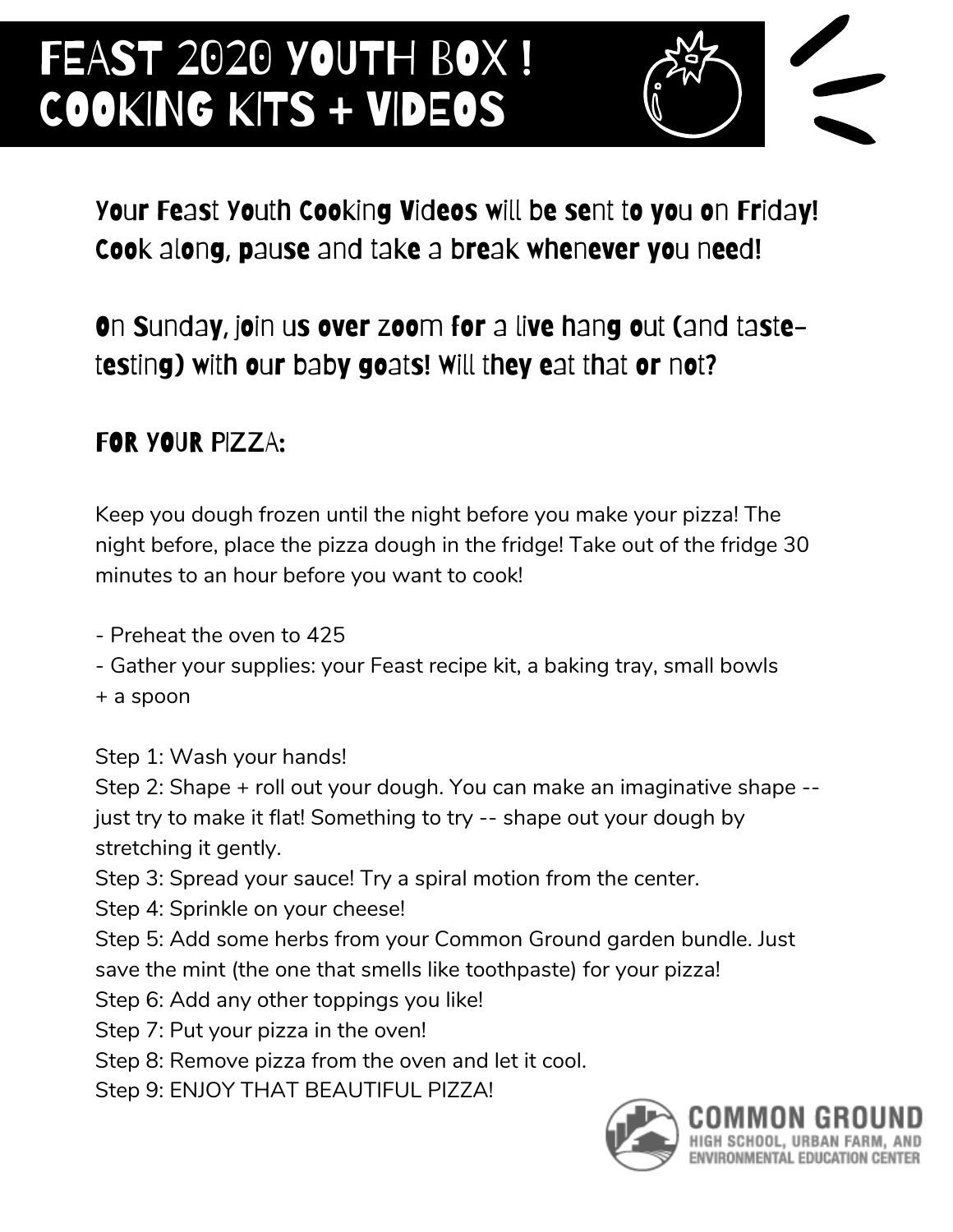# FEAST Y0UTH PIZZA DOUGH RECIPE

## FOR THE PIZZA DOUGH: (Three one pound balls of dough! aka three regular size pizzas, 8 slices each!)

- 2 1/2 cups warm water
- 1/4 cup sugar
- 3 teaspoons instant yeast
- 1/4 cup olive oil
- 6 cups AP flour
- 2 teaspoons salt

1. In the bowl of a stand mixer, combine the water, sugar and yeast. Allow the mixture to sit for a few minutes until frothy. Add in the olive oil. **\*If you don't have a mixer, mix by hand.**

2. In a bowl, combine the flour and the salt. Add the flour to the yeast mixture, 1/2 cup at a time, mixing well between additions. Continue adding the flour until the dough can be pulled away from the sides of the bowl with a spatula, but the dough will still be quite sticky. You may need to add in a little bit more or less flour, but the key is to remember that the dough will still be sticky and will stick to your fingers when you try to pull it apart.

3. Grease a large bowl with the olive oil i then scrape the dough into the bowl. Turn the dough to coat it in oil. Cover the bowl with plastic wrap or a towel and a let the dough rise at room temperature until doubled, about 1 hour.

4. Turn the dough out onto a well-floured work surface. Pull the dough around to the bottom, stretching it to create a smooth ball. Cut the dough into 3 equal portions. Each ball will be approximately 1 pound of dough.

5. Roll out the dough to use in your favorite pizza recipe, or refrigerate until needed. (I have refrigerated it for several hours, up to overnight, but the dough will continue to rise, even in the refrigerator, so I try to use it before 24 hours.

**\*To prevent dough from rising and safe for future use, wrap in plastic and place it in the freezer. Take it out of the freezer and put it into the fridge the night before you want to use it.**



ENVIRONMENTAL EDUCATION CENTER